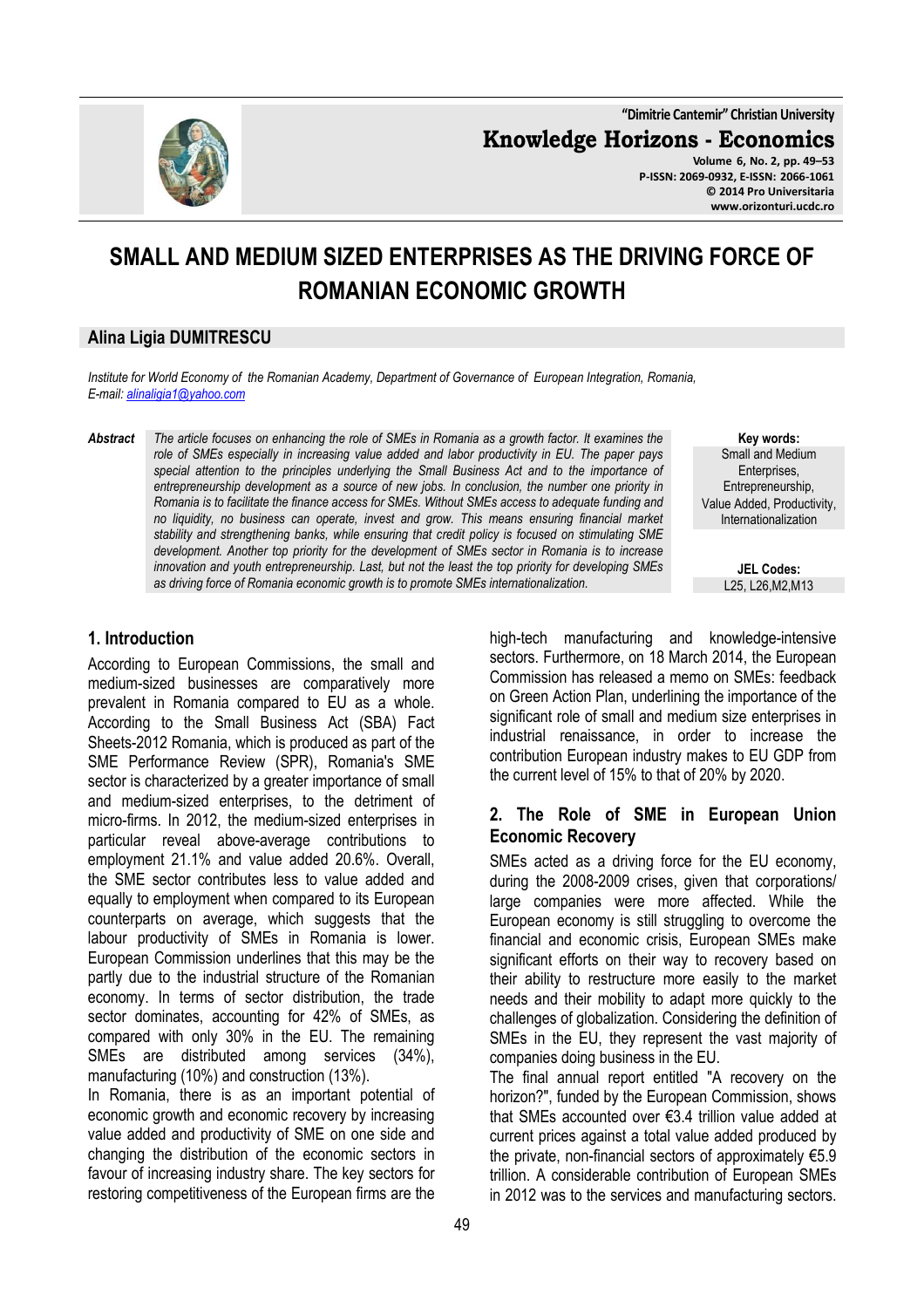Both sectors combined employed 74 million people and produced €2.9 trillion of value added, with 85% of all European SMEs working in these two sectors. It is underlined that of the estimated 5.1 million enterprises operating in manufacturing and construction, 99.6 % are SMEs. The utilities (including electricity, gas, steam and air conditioning, water supply, sewerage, waste management and decontamination) and extractive industry sector accounted for a total of 149,000 enterprises, of which, 98.8 % are SMEs. The total of 20.35 million of the European SME plays an important role in increasing employment. SMEs represent 66.5% of total employment in Europe in 2012. SMEs have produced 57.6% of gross value added generated by the private economy, non -financial EU during 2012.



*Source:* Author based on European Commission data



The importance of the industrial manufacturing sector for employment and growth in the EU is highlighted in the recent industrial policy strategy, and especially in the strategy "Europe 2020" which aims a competitive and innovative industry able to withstand global challenges. The recent publications of the European Commission, namely the "European Competitiveness Report 2013"and "Industrial Performance Scoreboard 2013" emphasizes the importance of industrial manufacturing sectors the EU economy and highlights how to stimulate innovation, promote the products with high value added and the international trade, in order to ensure sustainable growth and prosperity. In this strategy, mainly SMEs from the manufacturing sector are vested with significant powers both in stimulating growth and creating jobs.

The EU total budget for the period 2014-2020 sums up 1082 billion euro, of which 32% represents the EU Cohesion Policy funding, which is the main financial instrument of the European Regional Development Fund and European Social Fund. The Cohesion Policy for 2014-2020 will focus on funding a smaller number of the strategy "Europe 2020" priorities and on increasing

the competitiveness of SMEs as a part of these priorities. For example, two of the top priorities are improving energy efficiency and promoting renewable energy use by SMEs. Thematic objectives include additional technology for research and innovation, information, communication and education, skills and lifelong learning, all of which are relevant to the policies for SME development and are strongly oriented towards entrepreneurship.

# **3. Small Business Act and Entrepreneurship**

The Commission Communication COM (2008) 394 entitled "Small Business Act for Europe" has launched 10 guiding principles for the implementation of the policies to stimulate economic activity of SMEs, both at EU and Member States. These principles are essential to produce more value added, to stimulate a fair competition for SMEs and not least to improve the legal and administrative framework across the EU, namely: a) Create an environment in which entrepreneurs and family businesses can thrive and entrepreneurship is stimulated;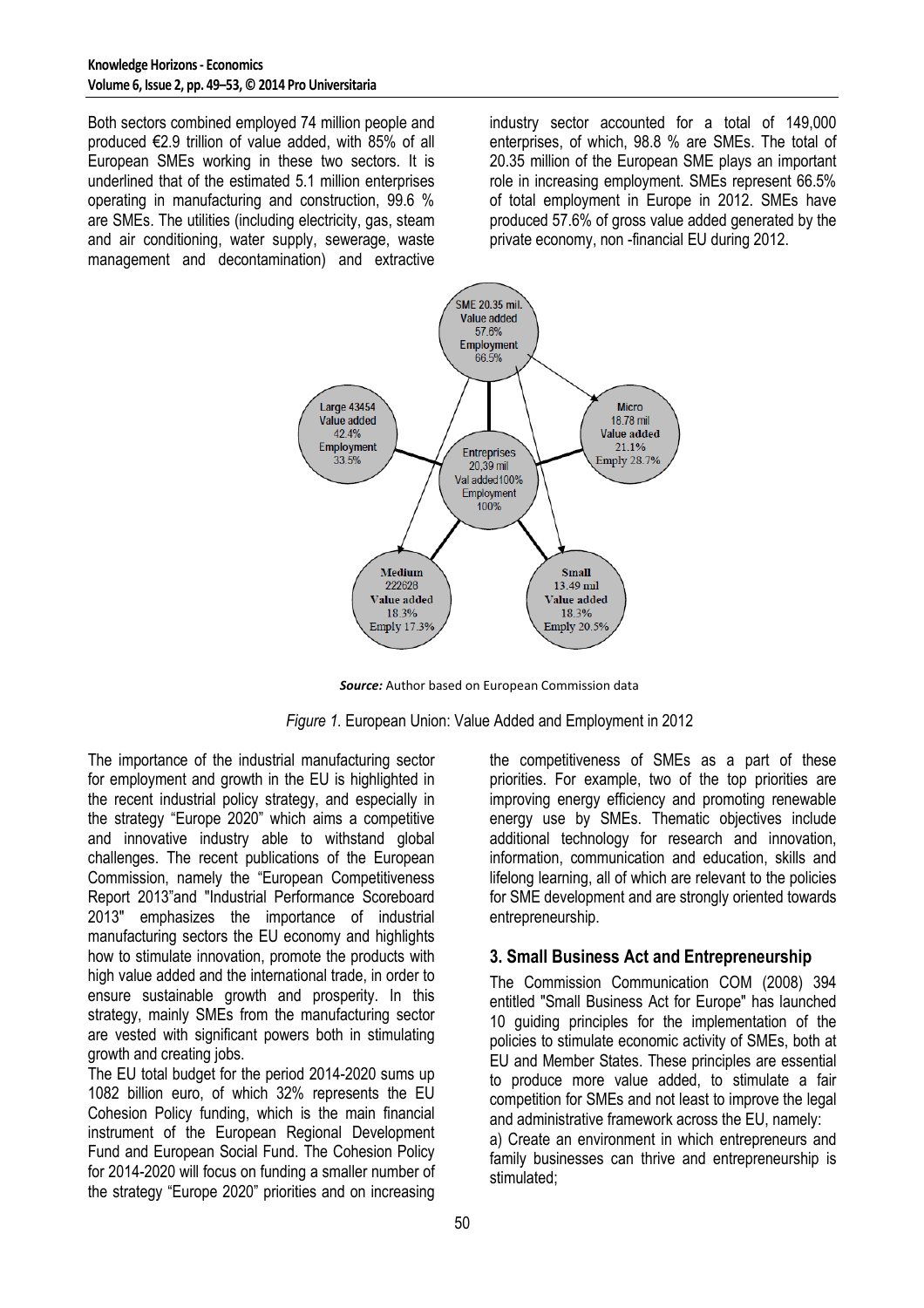b) Supporting honest entrepreneurs that have faced bankruptcy to get a second chance to re-launch the business. According with European Commission data, approximately 50% of new SMEs fail in the first five years. In order the entrepreneurs in the EU to be able to produce economic growth, they must allocate more assistance from state. Further, companies do not have an adequate support system, enabling them to prevent bankruptcy.

c) Design strategies according to the "Think Small First" principle

d) Government determination to react promptly to the needs of SMEs;

e) Adapt public policy tools to SME needs: facilitate SMEs' participation in public procurement and better use of the state aid to SMEs;

f) Facilitating SMEs' access to finance and develop legal and business support payments on time in all commercial transactions;

g) Supporting SMEs to benefit more opportunities offered by the Single Market;

h) Promote the upgrading of skills in SMEs and all forms of innovation;

i) Enable SMEs to turn environmental challenges into business opportunities;

k) Encourage and support SMEs to benefit from the growth of markets outside the EU.

In the Commission Communication COM (2012) 795, entitled "Entrepreneurship is a powerful driver of economic growth and job creation" shows that entrepreneurship is a powerful tool, which leads to the creation of new businesses, opens new markets and stimulates the development of new skills and capacities. In the industry sectors, entrepreneurship is particularly important for the rapid development of several sectors identified as growth promoters in the Commission Communication COM (2012) 582 on industrial policy, namely: "clean" advanced manufacturing technology, key enabling technologies, organic products, sustainable industrial production, construction and raw materials, clean vehicles and smart grids. Entrepreneurship makes economies more competitive and innovative and is a key factor in achieving the objectives of EU economic policies.

Paul Rübig (2014) shows that politics does not create jobs, but business entrepreneurship makes this possible. From his point of view, an efficient public policy requires an economic, fiscal and logistical environment where entrepreneurship can flourish. In Rübig's (2014) opinion, the objectives for the future policy development of SMEs should focus on improving access to finance and to the markets within the EU and globally and promoting entrepreneurship and entrepreneurial culture. Because of the fact that SMEs in the EU are diverse and heterogeneous, the initiatives to improve access to finance must include diverse and

innovative measures, taking into account the specific features of each category of SMEs. (Rubig2014)

The European Commission stresses that new enterprises, especially SMEs, are the most important source of new jobs: they create 4 million new jobs every year in the EU. While three years ago, 45% of Europeans were registered as freelancers (selfemployment) employment, in 2012 this percentage dropped to 37% in the EU. On the other hand, compared with the United States the rate is greater 51%, and respectively China 56%. Moreover, when new businesses are founded, they grow more slowly in the EU than in the U.S. or developing countries. So, there is a potential for employment in SMEs, which may reduce substantially unemployment in the EU. According with Eurostat data, the euro area (EA18) seasonally adjusted unemployment rate was 12.0% in January 2014 and in the EU-28 unemployment rate was 10.8%.

EU support for SMEs is available in different forms such as grants, loans and, in some cases, guarantees. Support can be provided either directly or through programs managed at national or regional level, the European Union's Structural Funds. Also, SMEs can benefit from a range of non-financial assistance measures in the form of programs and support services for businesses. According with the "Community Support Programs for SMEs presentation of the main funding opportunities for European SMEs", there are the following opportunities:

1. Thematic funding opportunities. This type of financing has specific thematic objectives environment, research, education - designed and implemented by various departments of the European Commission. Typically, SMEs or other organizations can apply directly in these programs, on presentation of sustainable, transnational and value added. Depending on the program, applicants can also include industrial groups, associations of enterprises, business support providers and/or consultants.

2. Structural Funds Structural funds and the European Regional Development Fund and European Social Fund Community funding instruments are the largest funds dedicated to SMEs through various thematic programs and initiatives implemented at the regional level. Beneficiaries of structural funds receive a direct contribution to finance their projects.

3. Financial Instruments. Most financial instruments are available indirectly through financial intermediaries. Many of them are managed by the European Investment Fund.

4. Support for the internationalization of SMEs. Generally consist of assistance to intermediary organizations and/or public authorities in the field of internationalization, which aims to support SMEs in their quest to penetrate markets outside the EU.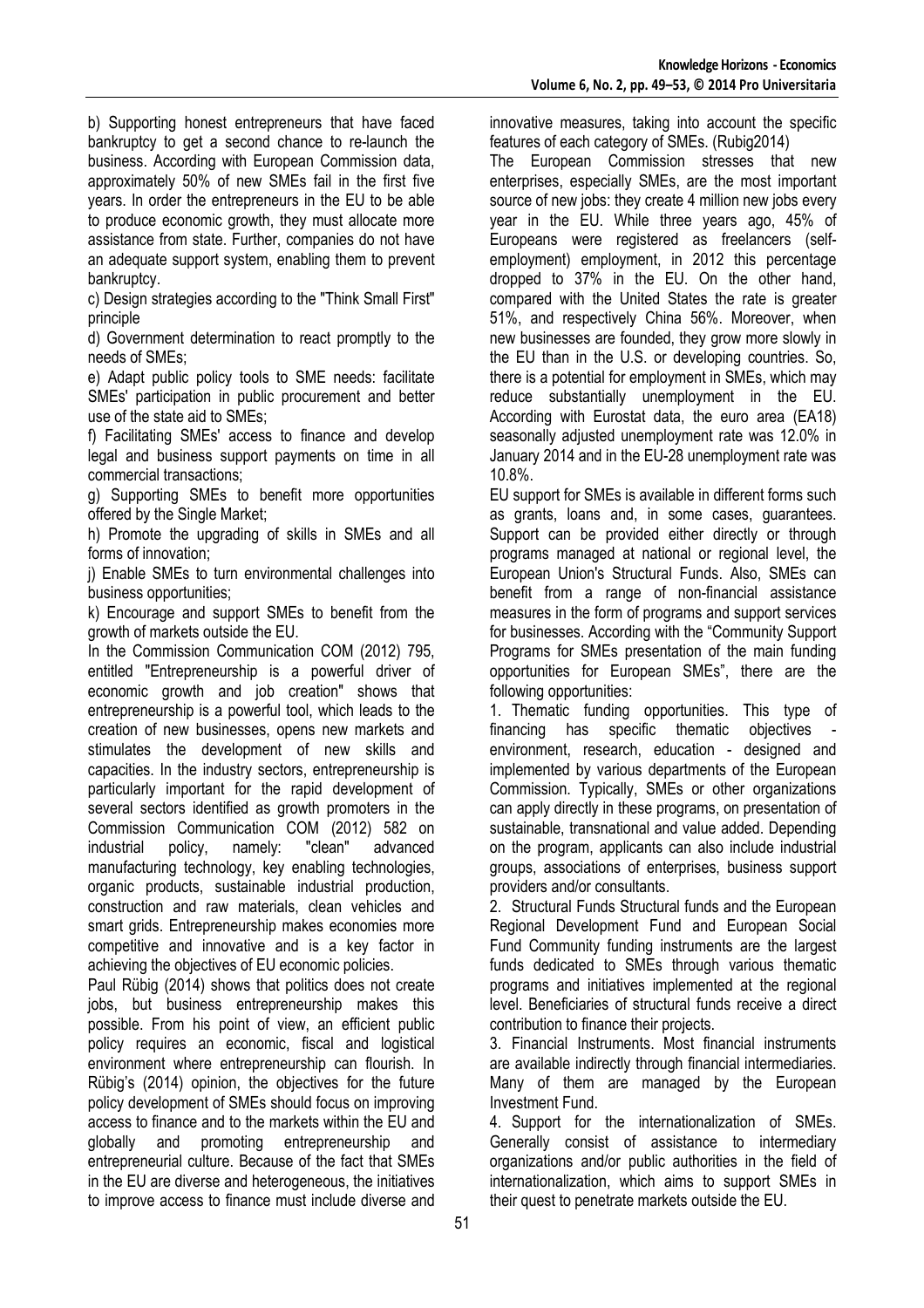Daniel Calleja (2014) points out that the current priority for the EU is to promote the internationalization of SMEs to boost the existing potential for growth in markets outside the EU. In his point of view, this strategic approach is based on the estimate that by 2030, about 60% of world growth will occur in emerging economies. In currently only 13 % of SMEs do business across EU borders, but in the opinion of Calleja (2014) there is potential to increase the number of these SMEs to 36%. In order to give more chance to enterprises to do business, the European Commission launched a successful program called "Missions for Growth". The "Missions for Growth" is underway in seventeen different countries, namely: the Americas (United States, Brazil, Argentina, Mexico, Colombia, Peru, Chile, Uruguay), Asia (China, Myanmar-Burma, Vietnam and Thailand), and North Africa and the Middle East (Egypt, Morocco, Tunisia, Israel) and the Russian Federation. There are more than 800 participants in the project, representing more than 570 companies and business associations from 26 member states, representing both large enterprises and SMEs. All sectors of the economy are represented in these "missions for growth", especially construction, transport and real estate (10%), oil, gas and renewable energy sources (7%), medical devices and pharmaceutical products (6%), key enabling technologies (5%) and tourism (8%). In 2014, several "mission growth" outside the EU are planned to create new business opportunities for SMEs in the EU and help them become more competitive both on the EU and internationally.

# **4. Conclusions**

In conclusion, the number one priority in Romania is to facilitate financing access for SMEs. Without access to adequate funding and no liquidity, no business can operate, invest and grow really; finance is one of the levers of growth for SMEs. According to a public consultation launched by the European Commission in July 2012, limiting access to finance has been one of the major constraints on the growth and the development of entrepreneurship in the EU. SMEs were based on bank lending and therefore existing bank credit constraints due to the global financial crisis have a disproportionate impact on the development of SMEs. Especially, entrepreneurs have difficulties in obtaining financing in the early stages of their business. The European Commission has repeatedly stressed that SMEs can be a source of growth and jobs in the EU if their access to finance is improved. In short, from the perspective of Member States this means ensuring financial market stability and strengthening banks, while ensuring that credit policy is focused on stimulating SMEs development.

In the "Strategy for SME development", the Romanian Government underlines that early stage/startup funding is problematic for most entrepreneurs due to lack of business networks with regional or national coverage, lack of venture capital instruments (early stage venture capital funds) and flexible hybrid financing instruments (mezzanine credit) for small amount (up to 200,000 euro).

Another top priority for the development of SMEs sector in Romania is to increase innovation and youth entrepreneurship. Providing loan schemes specific to young people, such as preferential loans, micro loans or providing guarantees are recommended to replace traditional lending schemes. According to experts the International Labor Organization, granting of loans with low interest rates and/or do not require collateral for young entrepreneurs, that can demonstrate commitment, responsibility and ability to repay the loan through an effective business plan. Also, loan guarantee schemes are an effective way to facilitate young people's access to bank financing, while the government assumes the risk of lending to young entrepreneurs. Small businesses are often launched with personal savings or family resources, but may be promoted by the authorities by reducing administrative and regulatory costs related to young people to help implement business, which often promote innovation and value added.

Entrepreneurial skills are also essential for young people looking for jobs and want to start their own business. Providing practical entrepreneurial experiences for young people can strengthen links between the education system and the real economy to turn creative ideas of many young people in entrepreneurial actions. The European Commission encourages Member States to modernize education systems in order to eliminate the lack of competences and to improve the supply of skills required in the labor market such as digital skills, information technology and the entrepreneurial skills.

The last, but not the least top priority for developing SMEs as driving force of Romania economic growth is to promote SMEs internationalization. Therefore, Romanian SME shave to increase competitiveness of their products on the international market by increasing productivity and the value added of their products and promoting high-tech manufacturing and knowledgeintensive sectors.

# **References**

1. European Commission (2008). Communication from the Commission to the Council, the European Parliament, the European Economic and Social Committee and the Committee of the Regions " Think